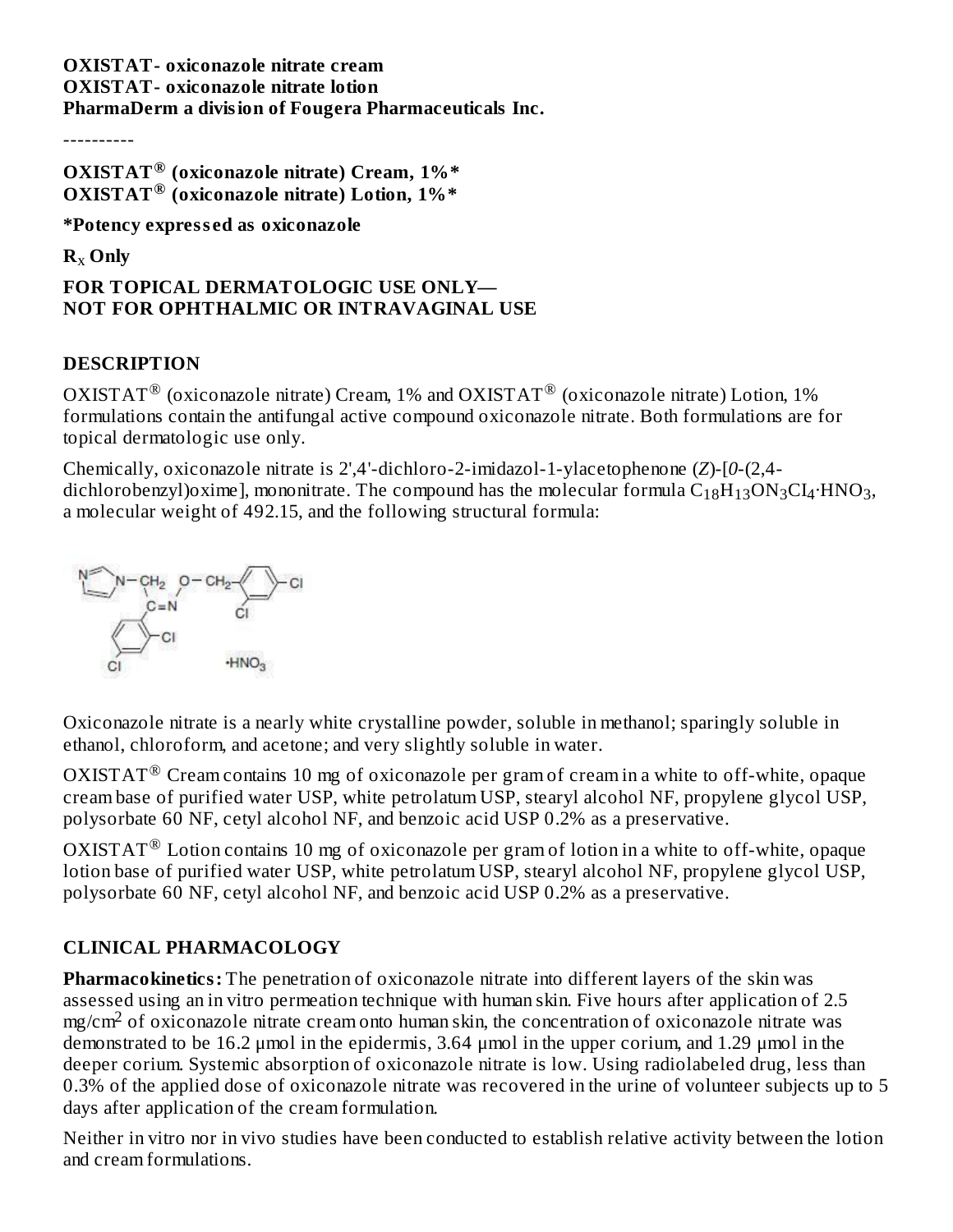**Microbiology:** Oxiconazole nitrate is an imidazole derivative whose antifungal activity is derived primarily from the inhibition of ergosterol biosynthesis, which is critical for cellular membrane integrity. It has in vitro activity against a wide range of pathogenic fungi.

Oxiconazole has been shown to be active against most strains of the following organisms both in vitro and in clinical infections at indicated body sites (see INDICATIONS AND USAGE):

*Epidermophyton floccosum Trichophyton mentagrophytes Trichophyton rubrum Malassezia furfur*

The following in vitro data are available; **however, their clinical significance is unknown**. Oxiconazole exhibits satisfactory in vitro minimum inhibitory concentrations (MICs) against most strains of the following organisms; however, the safety and efficacy of oxiconazole in treating clinical infections due to these organisms have not been established in adequate and well-controlled clinical trials:

*Candida albicans Microsporum audouini Microsporum canis Microsporum gypseum Trichophyton tonsurans Trichophyton violaceum*

### **INDICATIONS AND USAGE**

 $\mathrm{OXISTAT}^{\circledR}$  Cream and Lotion are indicated for the topical treatment of the following dermal infections: tinea pedis, tinea cruris, and tinea corporis due to *Trichophyton rubrum, Trichophyton* mentagrophytes, or *Epidermophyton floccosum.* OXISTAT<sup>®</sup> Cream is indicated for the topical treatment of tinea (pityriasis) versicolor due to *Malassezia furfur* (see DOSAGE AND ADMINISTRATION and CLINICAL STUDIES).

 $\rm OXISTAT^{\circledast}$  Cream may be used in pediatric patients for tinea corporis, tinea cruris, tinea pedis, and tinea (pityriasis) versicolor; however, these indications for which  $\overline{\text{OXISTAT}^{\circledast}}$  Cream has been shown to be effective rarely occur in children below the age of 12.

## **CONTRAINDICATIONS**

 $\mathrm{OXISTAT}^{\circledR}$  Cream and Lotion are contraindicated in individuals who have shown hypersensitivity to any of their components.

## **WARNINGS**

OXISTAT $^{\circledR}$  (oxiconazole nitrate) Cream, 1% and OXISTAT $^{\circledR}$  (oxiconazole nitrate) Lotion, 1% are not for ophthalmic or intravaginal use.

### **PRECAUTIONS**

General: OXISTAT<sup>®</sup> Cream and Lotion are for external dermal use only. Avoid introduction of OXISTAT<sup>®</sup> Cream or Lotion into the eyes or vagina. If a reaction suggesting sensitivity or chemical irritation should occur with the use of  $\overline{OXISTAT}^{\circledR}$  Cream or Lotion, treatment should be discontinued and appropriate therapy instituted. If signs of epidermal irritation should occur, the drug should be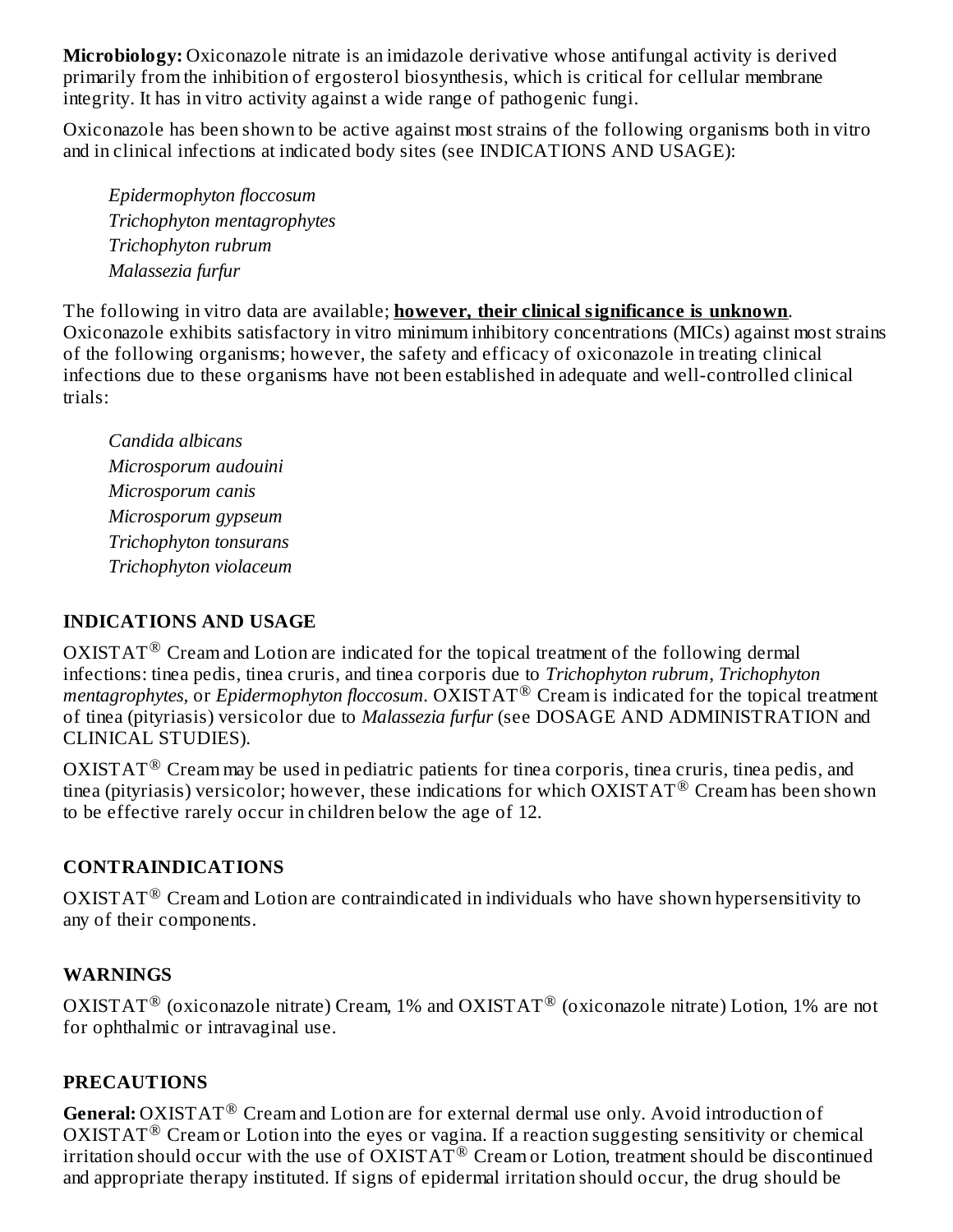discontinued.

**Information for Patients:** The patient should be instructed to:

- 1. Use OXISTAT<sup>®</sup> as directed by the physician. The hands should be washed after applying the medication to the affected area(s). Avoid contact with the eyes, nose, mouth, and other mucous membranes. OXISTAT<sup>®</sup> is for external use only.
- 2. Use the medication for the **full** treatment time recommended by the physician, even though symptoms may have improved. Notify the physician if there is no improvement after 2 to 4 weeks, or sooner if the condition worsens (see below).
- 3. Inform the physician if the area of application shows signs of increased irritation, itching, burning, blistering, swelling, or oozing.
- 4. Avoid the use of occlusive dressings unless otherwise directed by the physician.
- 5. Do not use this medication for any disorder other than that for which it was prescribed.

 $\mathbf{Drug\ Interactions:}$  Potential drug interactions between  $\mathrm{OXISTAT}^{\circledR}$  and other drugs have not been systematically evaluated.

**Carcinogenesis, Mutagenesis, Impairment of Fertility:** Although no long-term studies in animals have been performed to evaluate carcinogenic potential, no evidence of mutagenic effect was found in 2 mutation assays (Ames test and Chinese hamster V79 in vitro cell mutation assay) or in 2 cytogenetic assays (human peripheral blood lymphocyte in vitro chromosome aberration assay and in vivo micronucleus assay in mice).

Reproductive studies revealed no impairment of fertility in rats at oral doses of 3 mg/kg/day in females (1 time the human dose based on mg/m<sup>2</sup>) and 15 mg/kg/day in males (4 times the human dose based on  $mg/m<sup>2</sup>$ ). However, at doses above this level, the following effects were observed: a reduction in the fertility parameters of males and females, a reduction in the number of sperm in vaginal smears, extended estrous cycle, and a decrease in mating frequency.

**Pregnancy:***Teratogenic Effects:* Pregnancy Category B. Reproduction studies have been performed in rabbits, rats, and mice at oral doses up to 100, 150, and 200 mg/kg/day (57, 40, and 27 times the human dose based on mg/m<sup>2</sup>), respectively, and revealed no evidence of harm to the fetus due to oxiconazole nitrate. There are, however, no adequate and well-controlled studies in pregnant women. Because animal reproduction studies are not always predictive of human response, this drug should be used during pregnancy only if clearly needed.

**Nursing Mothers:** Because oxiconazole is excreted in human milk, caution should be exercised when the drug is administered to a nursing woman.

**Pediatric Use:** OXISTAT® Cream may be used in pediatric patients for tinea corporis, tinea cruris, tinea pedis, and tinea (pityriasis) versicolor; however, these indications for which  $\rm OXISTAT^@$  Cream has been shown to be effective rarely occur in children below the age of 12.

**Geriatric** Use: A limited number of patients at or above 60 years of age ( $n \sim 396$ ) have been treated with OXISTAT<sup>®</sup> Cream in US and non-US clinical trials, and a limited number (n = 43) have been treated with OXISTAT  $^\circledR$  Lotion in US clinical trials. The number of patients is too small to permit separate analysis of efficacy and safety. No adverse events were reported with OXISTAT  $^\circledR$  Lotion in geriatric patients, and the adverse reactions reported with OXISTAT  $^\circledR$  Cream in this population were similar to those reported by younger patients. Based on available data, no adjustment of dosage of  $OXISTAT^@$  Cream and Lotion in geriatric patients is warranted.

# **ADVERSE REACTIONS**

During clinical trials, of 955 patients treated with oxiconazole nitrate cream, 1%, 41 (4.3%) reported adverse reactions thought to be related to drug therapy. These reactions included pruritus (1.6%);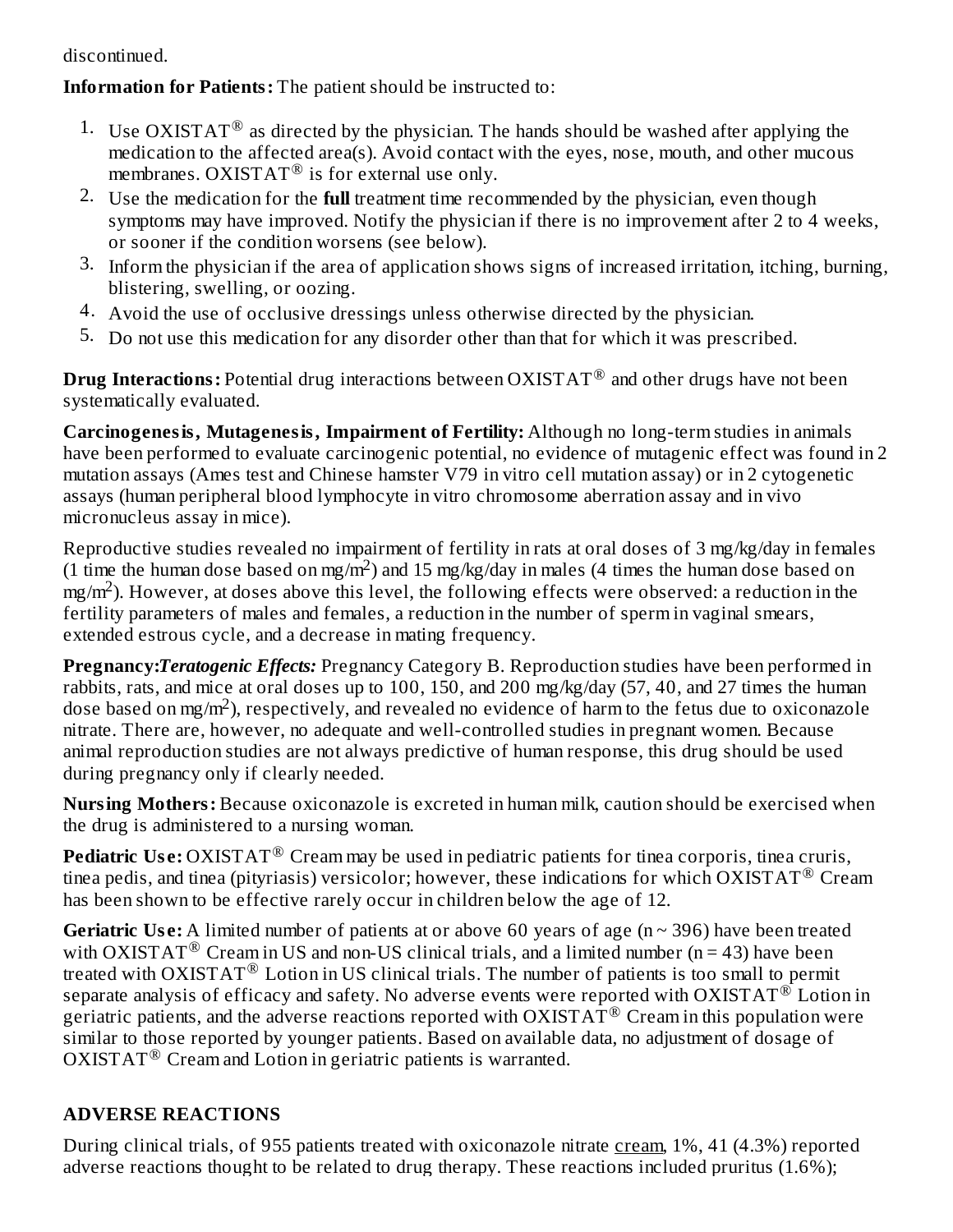burning (1.4%); irritation and allergic contact dermatitis (0.4% each); folliculitis (0.3%); erythema (0.2%); and papules, fissure, maceration, rash, stinging, and nodules (0.1% each).

In a controlled, multicenter clinical trial of 269 patients treated with oxiconazole nitrate lotion, 1%, 7 (2.6%) reported adverse reactions thought to be related to drug therapy. These reactions included burning and stinging (0.7% each) and pruritus, scaling, tingling, pain, and dyshidrotic eczema (0.4% each).

# **OVERDOSAGE**

When 5% oxiconazole cream (5 times the concentration of the marketed product) was applied at a rate of 1 g/kg to approximately 10% of body surface area of a group of 40 male and female rats for 35 days, 3 deaths and severe dermal inflammation were reported. No overdoses in humans have been reported with use of oxiconazole nitrate cream or lotion.

# **DOSAGE AND ADMINISTRATION**

 $\rm OXISTAT^@$  Cream or Lotion should be applied to affected and immediately surrounding areas once to twice daily in patients with tinea pedis, tinea corporis, or tinea cruris.  $\overline{OXISTAT}$ <sup>®</sup> Cream should be applied once daily in the treatment of tinea (pityriasis) versicolor. Tinea corporis, tinea cruris, and tinea (pityriasis) versicolor should be treated for 2 weeks and tinea pedis for 1 month to reduce the possibility of recurrence. If a patient shows no clinical improvement after the treatment period, the diagnosis should be reviewed.

Note: Tinea (pityriasis) versicolor may give rise to hyperpigmented or hypopigmented patches on the trunk that may extend to the neck, arms, and upper thighs. Treatment of the infection may not immediately result in restoration of pigment to the affected sites. Normalization of pigment following successful therapy is variable and may take months, depending on individual skin type and incidental sun exposure. Although tinea (pityriasis) versicolor is not contagious, it may recur because the organism that causes the disease is part of the normal skin flora.

# **CLINICAL STUDIES**

The following definitions were applied to the clinical and microbiological outcomes in patients enrolled in the clinical trials that form the basis for the approvals of  $\overline{OXISTAT}$ <sup>®</sup> Lotion and  $OXISTAT^{\circledR}$  Cream.

# **Definitions:**

- 1. Mycological Cure: No evidence (culture and KOH preparation) of the baseline (original) pathogen in a specimen from the affected area taken at the 2-week post-treatment visit (for tinea [pityriasis] versicolor, mycological cure was limited to KOH only).
- <sup>2.</sup> Treatment Success: <u>Both</u> a global evaluation of 90% clinical improvement and a microbiologic eradication (see above) at the 2-week post-treatment visit.

## **Tinea Pedis:** THERE ARE NO HEAD-TO-HEAD COMPARISON TRIALS OF THE OXISTAT ®CREAM AND LOTION FORMULATIONS IN THE TREATMENT OF TINEA PEDIS.

*Lotion Formulation:* The clinical trial for the lotion formulation line extension involved 332 evaluable patients with clinically and microbiologically established tinea pedis. Of these evaluable patients, 64% were diagnosed with hyperkeratotic plantar tinea pedis and 28% with interdigital tinea pedis. Seventyseven percent (77%) had disease secondary to infection with *Trichophyton rubrum,* 18% had disease secondary to infection with *Trichophyton mentagrophytes*, and 4% had disease secondary to infection with *Epidermophyton floccosum.*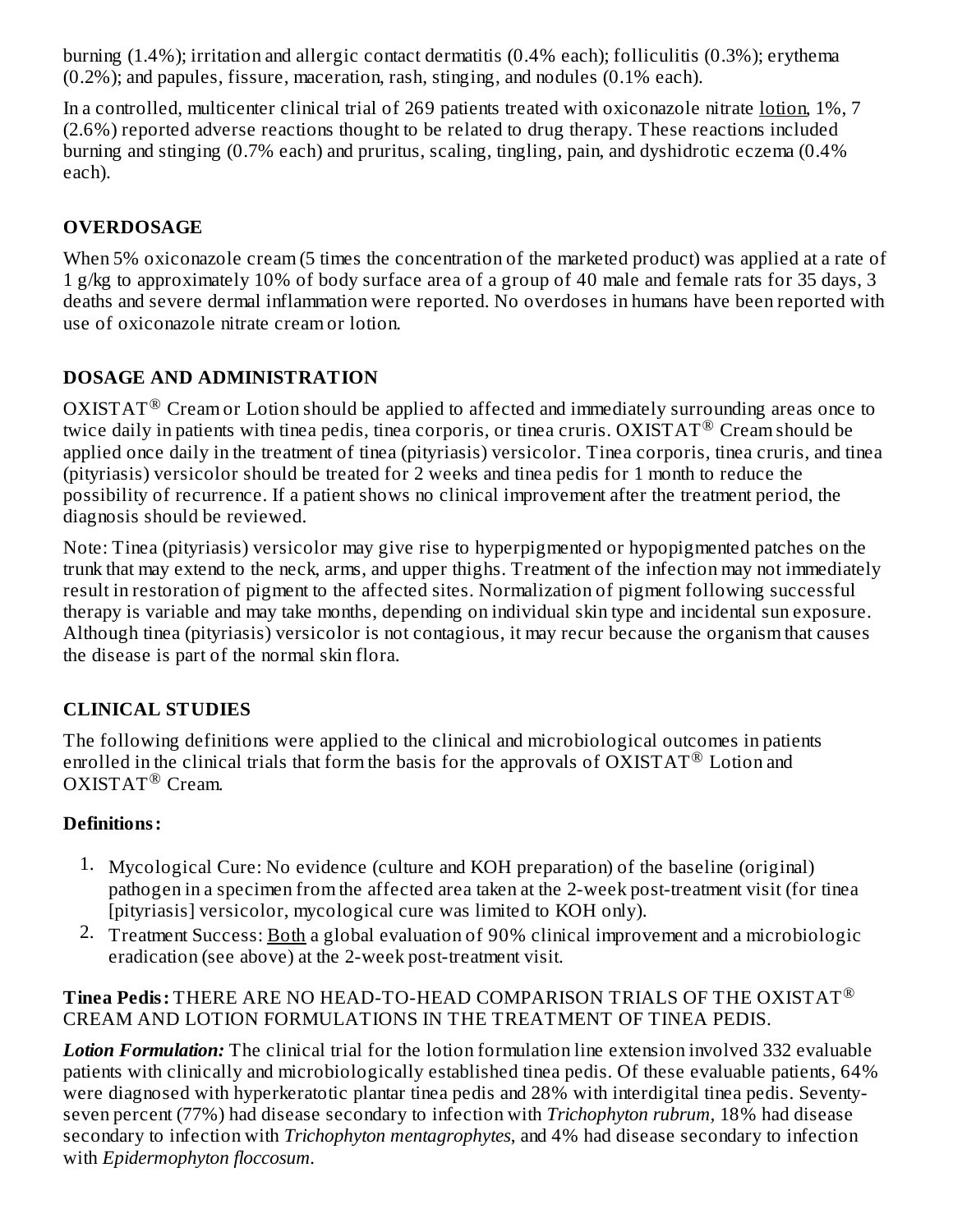The results of this clinical trial at the 2-week post-treatment follow-up visit are shown in the following table:

|                        | <b>OXISTAT<sup>®</sup></b> Lotion |      |         |
|------------------------|-----------------------------------|------|---------|
| <b>Patient Outcome</b> | b.i.d.                            | a.a. | Vehicle |
| Mycological cure       | 67%                               | 64%  | 28%     |
| Treatment success      | 41%                               | 34%  | 10%     |

In this study, the improvement and cure rates of the b.i.d.- and q.d.-treated groups did not differ significantly (95% confidence interval) from each other but were statistically (95% confidence interval) superior to the vehicle-treated group.

*Cream Formulation:* The two pivotal trials for the cream formulation involved 281 evaluable patients (total from both trials) with clinically and microbiologically established tinea pedis.

The combined results of these 2 clinical trials at the 2-week post-treatment follow-up visit are shown in the following table:

|                        | $OXISTAT^{\circledR}$ Cream |      |         |
|------------------------|-----------------------------|------|---------|
| <b>Patient Outcome</b> | b.i.d.                      | a.a. | Vehicle |
| Mycological cure       | 77%                         | 79%  | 33%     |
| Treatment success      | 52%                         | 43%  | 14%     |

All the improvement and cure rates of the b.i.d.- and q.d.- treated groups did not differ significantly (95% confidence interval) from each other but were statistically (95% confidence interval) superior to the vehicle-treated group.

In addition, pediatric data (95 children ages 10 and under) available with the cream formulation indicate that it is safe and effective for use in children when used as directed. Adverse events were reported in 2 children; 1 child was reported to have reddening of the skin and 1 child was reported to have eczemalike skin alterations.

**Tinea (pityriasis) Versicolor:** Two pivotal clinical trials of OXISTAT<sup>®</sup> Cream in tinea (pityriasis) versicolor involved 219 evaluable patients in the q day OXISTAT  $\scriptstyle\rm{@}$  and vehicle arms of the trial with clinical and mycological evidence of tinea (pityriasis) versicolor. Patients were treated for 2 weeks with OXISTAT<sup>®</sup> Cream once daily, or with cream vehicle. The combined results of these clinical trials at the 2-week post-treatment follow-up visit are shown in the following table. These results are based on 207 patients (110 in the OXISTAT  $^{\circledR}$  group and 97 in the vehicle group) with efficacy evaluations at this visit.

|                   | $OXISTAT^{\circledR}$ Cream |         |
|-------------------|-----------------------------|---------|
| Patient Outcome   | q.d.                        | Vehicle |
| Mycological cure  | 88%                         | 67%     |
| Treatment success | 83%                         | 62%     |

Only once a day was shown in both studies to be statistically superior to vehicle for all efficacy parameters at 2 weeks and follow-up.

### **HOW SUPPLIED**

OXISTAT<sup>®</sup> (oxiconazole nitrate) Cream, 1% is supplied in:

30-g tubes (NDC 10337-358-30),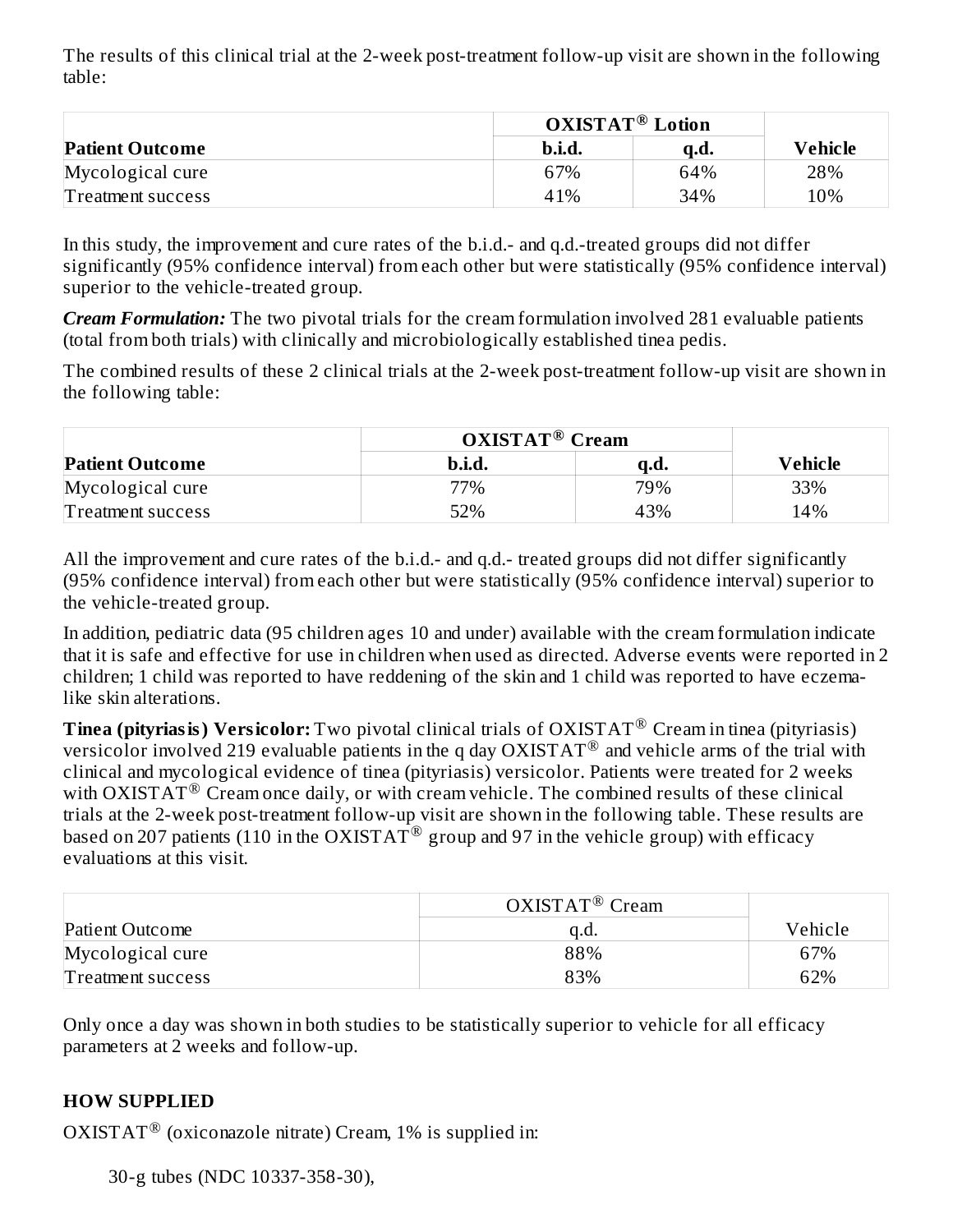60-g tubes (NDC 10337-358-60), and 90-g tubes (NDC 10337-358-90).

## **Store between 15° and 30° C (59° and 86° F).**

OXISTAT<sup>®</sup> (oxiconazole nitrate) Lotion, 1% is supplied in:

30-mL bottle (NDC 10337-359-30) 60-mL bottle (NDC 10337-359-60).

#### **Store between 15° and 30° C (59° and 86° F).**

#### **Shake well before using.**

## **PharmaDerm ®**

A division of Fougera Pharmaceuticals Inc. Melville, NY 11747 USA www.pharmaderm.com

I8358F/IF8358F R01/12 #178

## **PACKAGE LABEL – PRINCIPAL DISPLAY PANEL – 30 G CONTAINER**

Pharma $\mathop{\rm Der}\nolimits^{\circledR}$ 

NDC 10337-358-30

 $Ox$ istat® Cream, 1%\*

#### **(oxiconazole nitrate cream)**

\*Potency expressed as oxiconazole.

### **For Topical Dermatologic Us e ONLY.**

## **Not for Ophthalmic or Intravaginal Us e.**

Rx only

**30 g**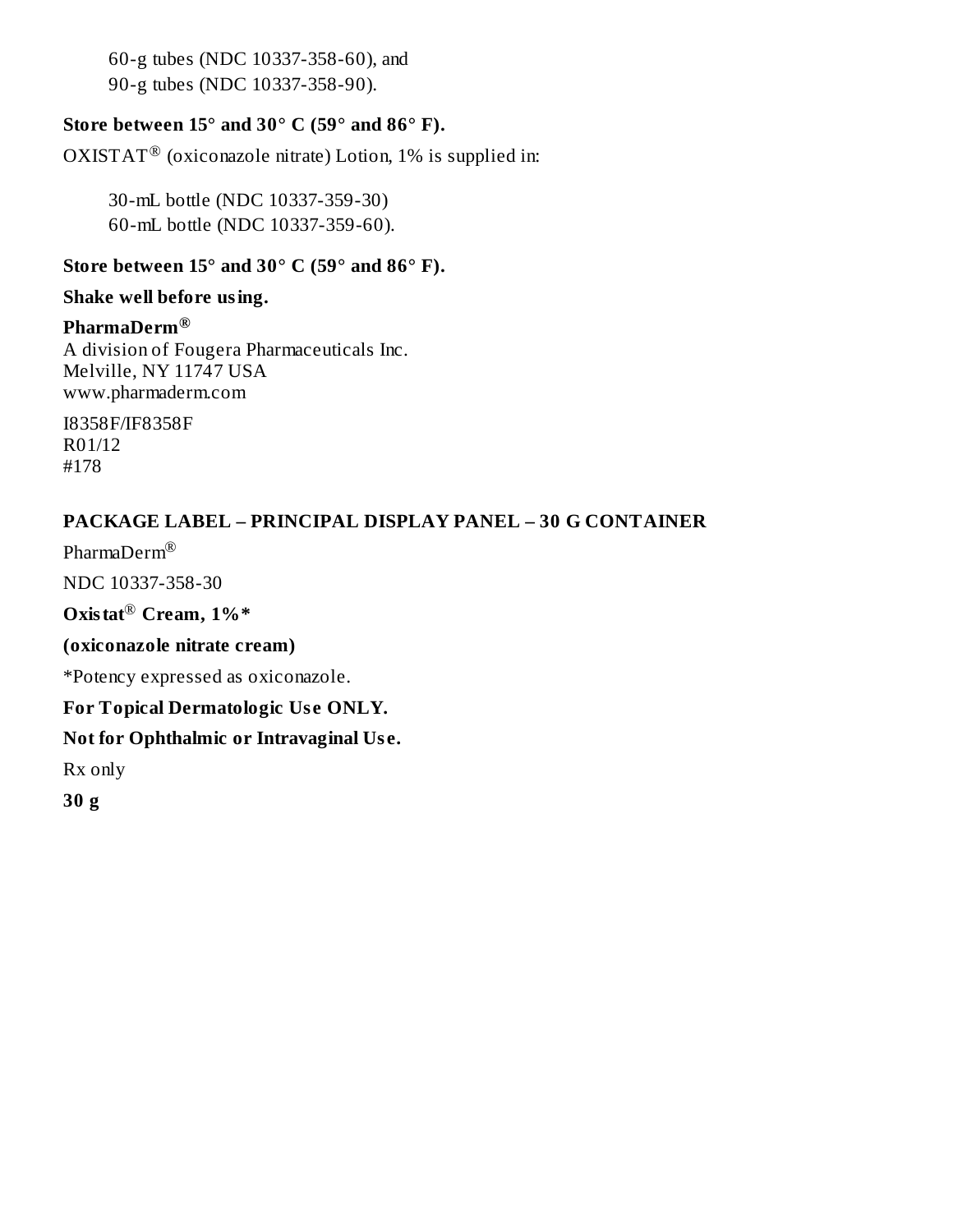

See crimp for Lot No. and Expiration Date.

Important: Do not use if seal has been punctured or is not visible. To Open: Use cap to puncture seal.

PharmaDerm<sup>®</sup> A division of Fougera Pharmaceuticals Inc. Melville, NY 11747 USA www.pharmaderm.com



# **PACKAGE LABEL - PRINCIPAL DISPLAY PANEL - 30 G CARTON**

PharmaDerm<sup>®</sup>

NDC 10337-358-30

Oxistat<sup>®</sup> Cream, 1%\*

#### (oxiconazole nitrate cream)

\*Potency expressed as oxiconazole.

### For Topical Dermatologic Use ONLY.

### Not for Ophthalmic or Intravaginal Use.

Rx only

 $30<sub>g</sub>$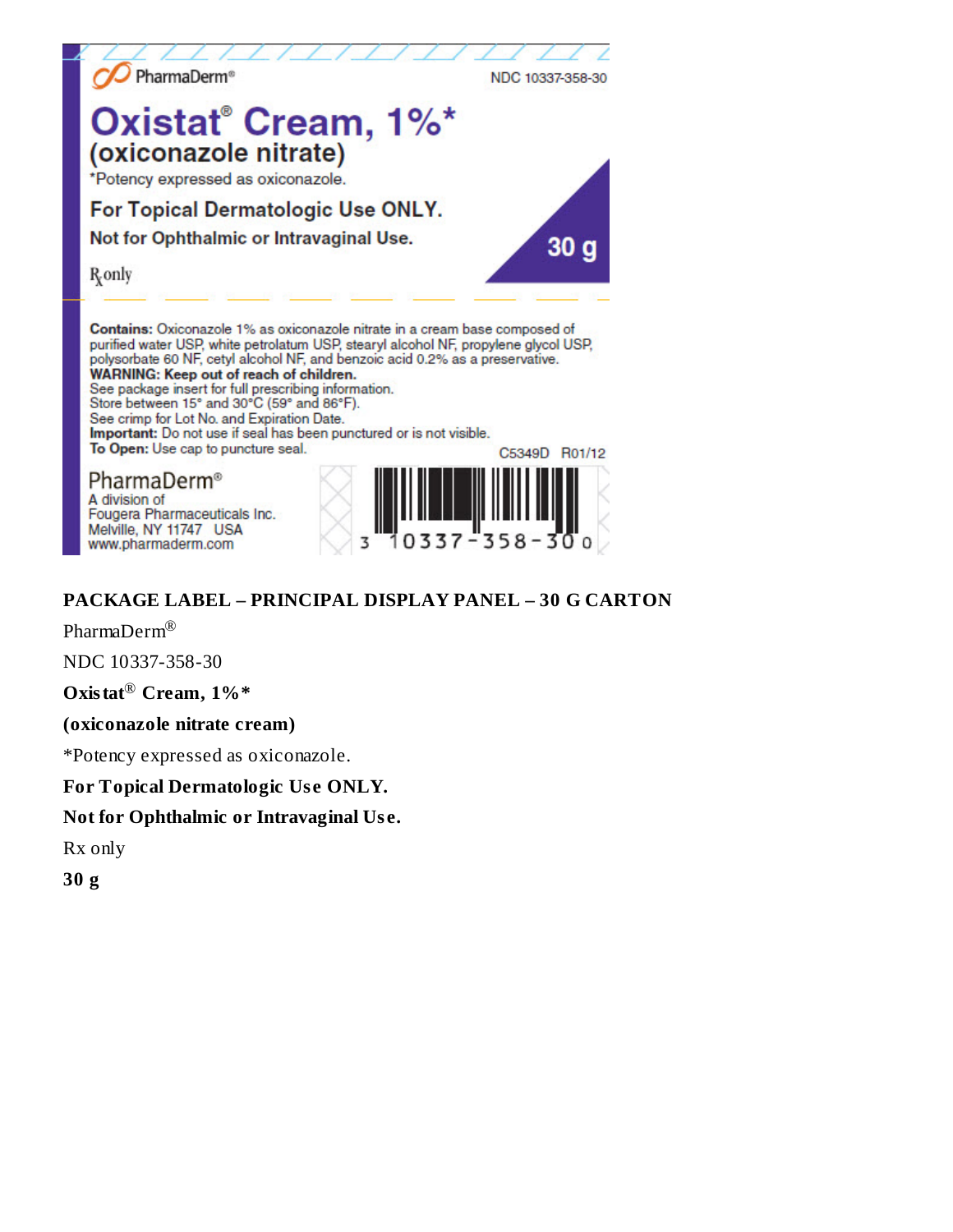| 310337-358                                                                                                                                                                                                                                                                                                                                                                                                                                                                                                               | Important: The opening of this product is covered by a<br>metal tamper-resistant seal. If this seal has been<br>punctured or is not visible, do not use and return product<br>to place of purchase.<br>TO OPEN: To puncture the seal, reverse the cap and<br>place the puncture-top onto the tube. Push down firmly<br>until seal is open.<br>TO CLOSE: Screw the cap back onto the tube. | IC5349E<br>R06/18<br>#179                                                                                  |
|--------------------------------------------------------------------------------------------------------------------------------------------------------------------------------------------------------------------------------------------------------------------------------------------------------------------------------------------------------------------------------------------------------------------------------------------------------------------------------------------------------------------------|-------------------------------------------------------------------------------------------------------------------------------------------------------------------------------------------------------------------------------------------------------------------------------------------------------------------------------------------------------------------------------------------|------------------------------------------------------------------------------------------------------------|
| Oxistat <sup>®</sup> Cream, 1% <sup>*</sup> <sup>NDC 10037-358-30</sup><br>(oxiconazole nitrate)<br>*Potency expressed as oxiconazole.<br><b>R</b> <sub>only</sub><br>For Topical Dermatologic Use ONLY.<br>Not for Ophthalmic or Intravaginal Use.                                                                                                                                                                                                                                                                      | 30 g<br>PharmaDerm <sup>®</sup>                                                                                                                                                                                                                                                                                                                                                           | nitrate<br>ō<br>ន<br>್ಲಿ<br>NDC 10337-358-30<br>Oxistat <sup>®</sup><br>(exiconazole u<br>Cream,<br>£<br>8 |
| Contains: Oxiconazole 1% as oxiconazole nitrate in a cream base composed of purified water USP.<br>white petrolatum USP, stearyl alcohol NF, propylene glycol USP, polysorbate 60 NF, cetyl alcohol NF,<br>and benzoic acid 0.2% as a preservative.<br>KEEP OUT OF THE REACH OF CHILDREN.<br>See package insert for full prescribing information.<br>Store between 15° and 30°C (59° and 86°F).<br>PharmaDerm <sup>®</sup><br>A division of Fougera Pharmaceuticals Inc.<br>Melville, NY 11747 USA<br>www.pharmaderm.com |                                                                                                                                                                                                                                                                                                                                                                                           |                                                                                                            |
| Oxistat <sup>®</sup> Cream, 1%*<br>(oxiconazole nitrate)<br>*Potency expressed as oxiconazole.<br><b>R</b> <sub>conly</sub><br>For Topical Dermatologic Use ONLY.                                                                                                                                                                                                                                                                                                                                                        | NDC 10337-358-30                                                                                                                                                                                                                                                                                                                                                                          |                                                                                                            |

## Package/Label Display Panel 30mL Container

PharmaDerm® NDC 10337-359-30

Oxistat $^{\circledR}$ (oxiconazole nitrate) Lotion,  $1\%$ \*

\*Potency expressed as oxiconazole.

**For Topical** Dermatologic Use ONLY.

**Not for Ophthalmic** or Intravaginal Use.

Rx only 30 mL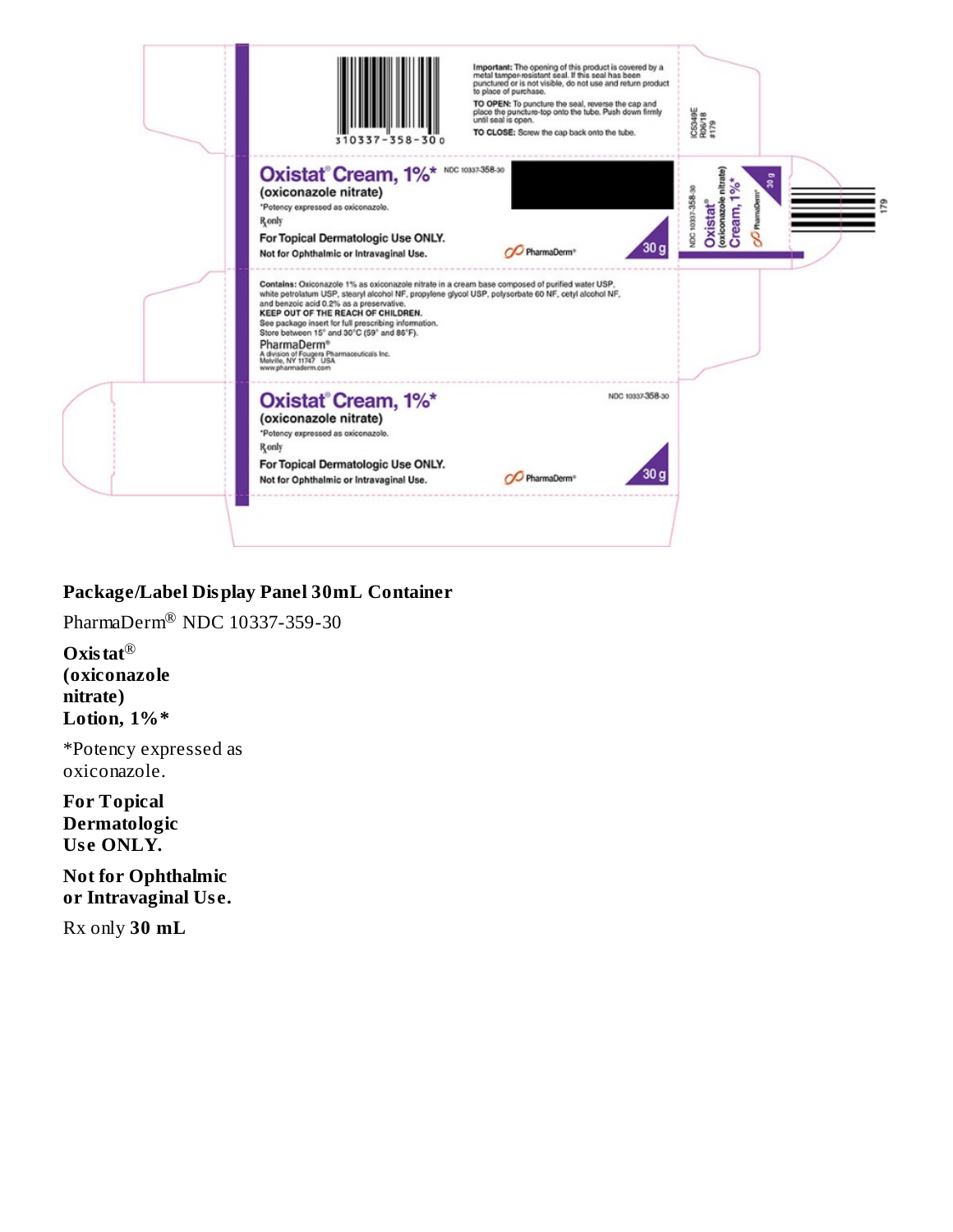

### Package/Label Display Panel 30mL Carton

PharmaDerm® NDC 10337-359-30

Oxistat<sup>®</sup> (oxiconazole nitrate) Lotion, 1%\*

\*Potency expressed as oxiconazole.

**For Topical** Dermatologic Use ONLY.

**Not for Ophthalmic** or Intravaginal Use.

Rx only 30 mL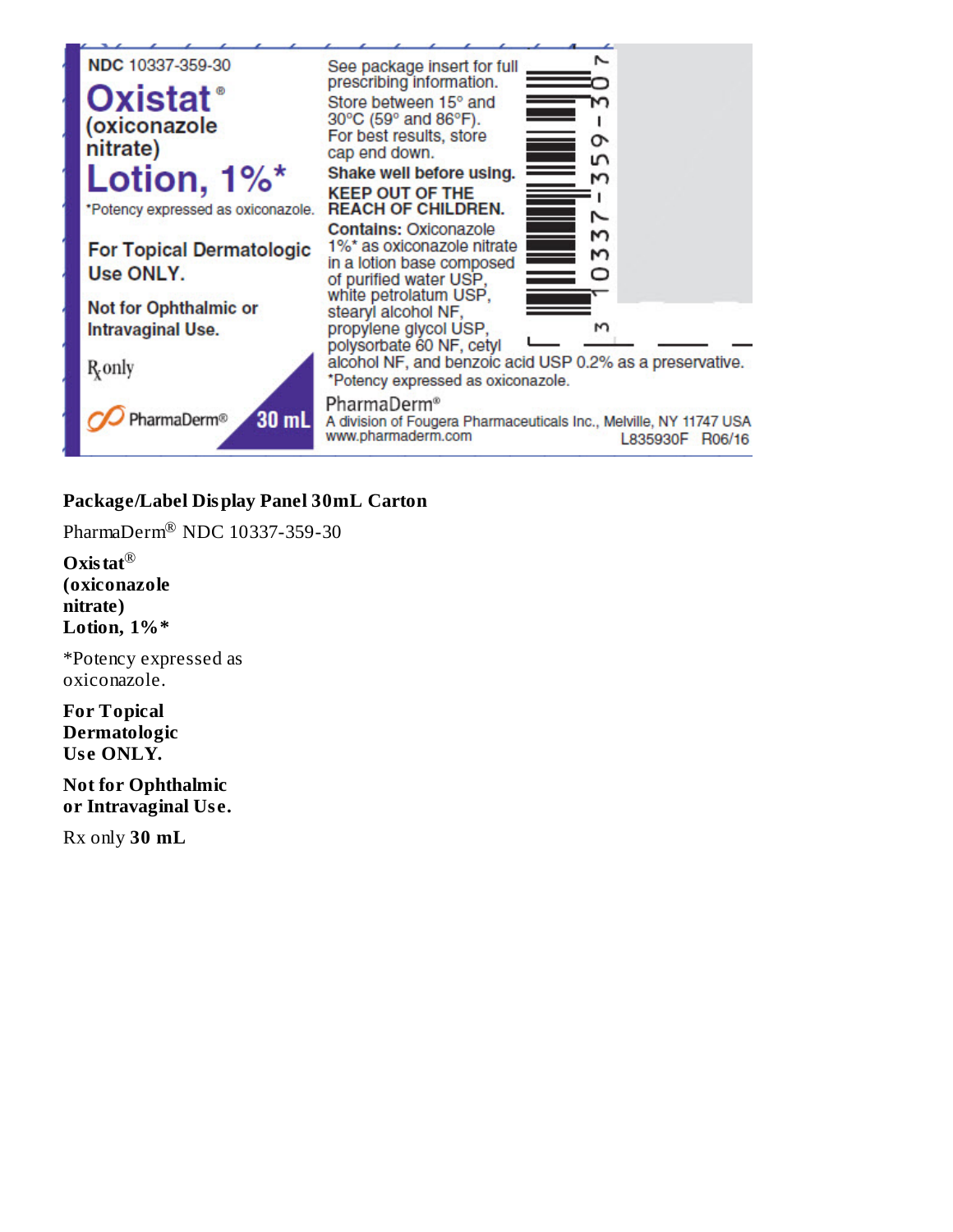

| <b>OXISTAT</b>                                                         |                         |                          |                |
|------------------------------------------------------------------------|-------------------------|--------------------------|----------------|
| oxiconazole nitrate cream                                              |                         |                          |                |
|                                                                        |                         |                          |                |
| <b>Product Information</b>                                             |                         |                          |                |
| Product Type                                                           | HUMAN PRESCRIPTION DRUG | Item Code (Source)       | NDC:10337-358  |
| <b>Route of Administration</b>                                         | <b>TOPICAL</b>          |                          |                |
|                                                                        |                         |                          |                |
|                                                                        |                         |                          |                |
| <b>Active Ingredient/Active Moiety</b>                                 |                         |                          |                |
|                                                                        | <b>Ingredient Name</b>  | <b>Basis of Strength</b> | Strength       |
| oxiconazole nitrate (UNII: RQ8UL4C17S) (oxiconazole - UNII:C668Q9I33J) |                         | oxiconazole              | 10 mg in $1 g$ |
|                                                                        |                         |                          |                |
|                                                                        |                         |                          |                |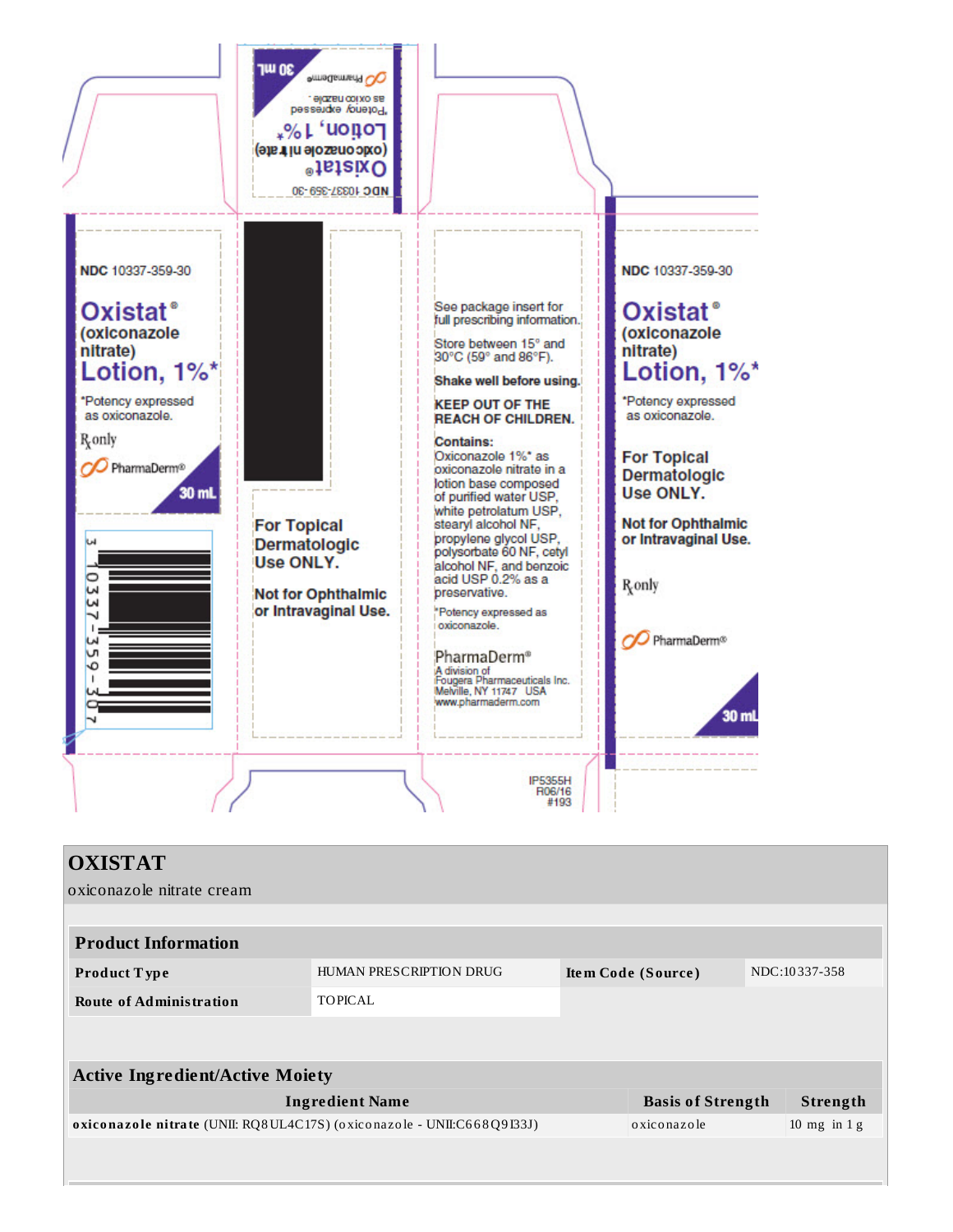| <b>Inactive Ingredients</b>        |  |  |  |  |
|------------------------------------|--|--|--|--|
| Strength                           |  |  |  |  |
|                                    |  |  |  |  |
|                                    |  |  |  |  |
| stearyl alcohol (UNII: 2KR89I4H1Y) |  |  |  |  |
|                                    |  |  |  |  |
|                                    |  |  |  |  |
|                                    |  |  |  |  |
|                                    |  |  |  |  |
|                                    |  |  |  |  |

### **Packaging**

| # | <b>Item Code</b>           | Package Description                               | <b>Marketing Start Date</b> | <b>Marketing End Date</b> |
|---|----------------------------|---------------------------------------------------|-----------------------------|---------------------------|
|   | $1$ NDC: 10 337 - 358 - 30 | 1 in 1 CARTON                                     | 12/30/1988                  |                           |
|   |                            | 30 g in 1 TUBE; Type 0: Not a Combination Product |                             |                           |
|   | $2$ NDC: 10 337-358-60     | 1 in 1 CARTON                                     | 12/30/1988                  |                           |
| 2 |                            | 60 g in 1 TUBE; Type 0: Not a Combination Product |                             |                           |
|   | $3$ NDC: 10 337-358-90     | 1 in 1 CARTON                                     | 08/19/2009                  |                           |
| 3 |                            | 90 g in 1 TUBE; Type 0: Not a Combination Product |                             |                           |
|   | $4$ NDC:10337-358-66       | 6 in 1 CARTON                                     | 12/30/1988                  |                           |
| 4 |                            | 2 g in 1 TUBE; Type 0: Not a Combination Product  |                             |                           |
|   | 5 NDC:10337-358-42         | 2 g in 1 TUBE; Type 0: Not a Combination Product  | 12/30/1988                  |                           |

| <b>Marketing Information</b> |                                                 |                             |                           |  |
|------------------------------|-------------------------------------------------|-----------------------------|---------------------------|--|
| <b>Marketing Category</b>    | <b>Application Number or Monograph Citation</b> | <b>Marketing Start Date</b> | <b>Marketing End Date</b> |  |
| <b>NDA</b>                   | NDA019828                                       | 12/30/1988                  |                           |  |
|                              |                                                 |                             |                           |  |

| <b>OXISTAT</b>                                                         |                         |                    |                          |                   |
|------------------------------------------------------------------------|-------------------------|--------------------|--------------------------|-------------------|
| oxiconazole nitrate lotion                                             |                         |                    |                          |                   |
|                                                                        |                         |                    |                          |                   |
| <b>Product Information</b>                                             |                         |                    |                          |                   |
| Product Type                                                           | HUMAN PRESCRIPTION DRUG | Item Code (Source) |                          | NDC:10337-359     |
| <b>Route of Administration</b>                                         | <b>TOPICAL</b>          |                    |                          |                   |
|                                                                        |                         |                    |                          |                   |
|                                                                        |                         |                    |                          |                   |
| <b>Active Ingredient/Active Moiety</b>                                 |                         |                    |                          |                   |
|                                                                        | <b>Ingredient Name</b>  |                    | <b>Basis of Strength</b> | Strength          |
| oxiconazole nitrate (UNII: RQ8UL4C17S) (oxiconazole - UNII:C668Q9I33J) |                         | oxiconazole        |                          | $10$ mg in $1$ mL |
|                                                                        |                         |                    |                          |                   |
| <b>Inactive Ingredients</b>                                            |                         |                    |                          |                   |
|                                                                        |                         |                    |                          |                   |
|                                                                        | <b>Ingredient Name</b>  |                    |                          | Strength          |
| water (UNII: 059QF0KO0R)                                               |                         |                    |                          |                   |
| petrolatum (UNII: 4T6H12BN9U)                                          |                         |                    |                          |                   |
|                                                                        |                         |                    |                          |                   |